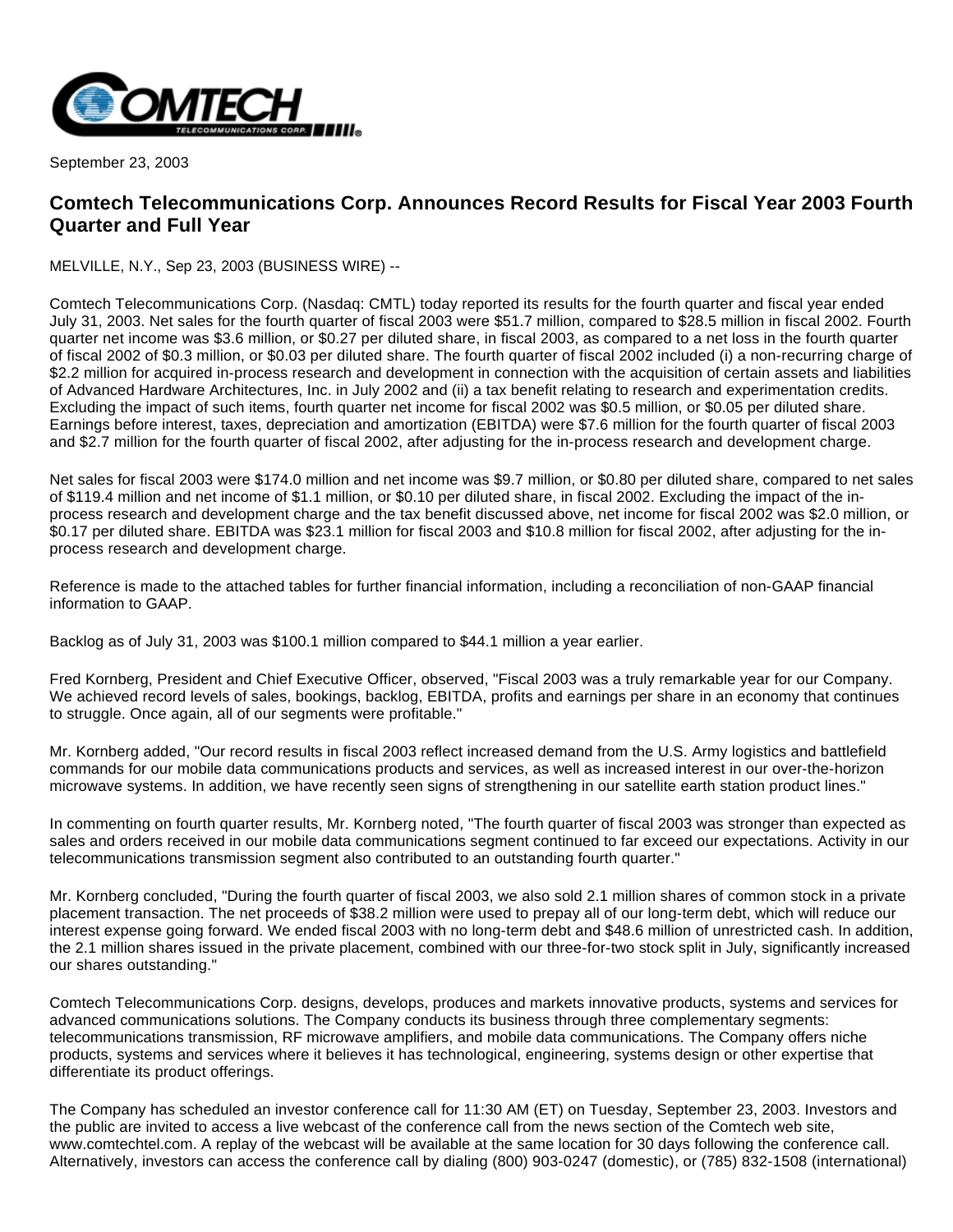and using the conference I.D. of "Comtech." A replay of the conference call will be available for seven days by dialing (402) 220-1126. In addition, an updated investor presentation, including updated earnings guidance, will be available on our web site shortly after our conference call.

Certain information in this press release contains forward-looking statements, including but not limited to, information relating to the future performance and financial condition of the Company, the plans and objectives of the Company's management and the Company's assumptions regarding such performance and plans that are forward-looking in nature and involve certain significant risks and uncertainties. Actual results could differ materially from such forward-looking information. The Company's Securities and Exchange Commission filings identify many such risks and uncertainties, which include the following:

- -- Our operating results being difficult to forecast and subject to volatility;
- -- Our inability to maintain our government business;
- -- Our inability to keep pace with technological changes;
- -- Our dependence on international sales;
- -- The impact of a continued domestic and foreign economic slow-down and reduction in telecommunications equipment and systems spending on the demand for our products, systems and services;
- -- Our mobile data communications business being in an early stage;
- -- Our backlog being subject to cancellation or modification;
- -- Our dependence on component availability, subcontractor availability and performance by key suppliers;
- -- Our fixed price contracts being subject to risk;
- -- The impact of adverse regulatory changes on our ability to sell products, systems and services;
- -- The impact of prevailing economic and political conditions on our businesses;
- -- Whether we can successfully integrate and assimilate the operations of acquired businesses;
- -- The impact of the loss of key technical or management personnel;
- The highly competitive nature of our markets;
- Our inability to protect our proprietary technology;
- -- Our operations being subject to environmental regulation;
- -- The impact of recently enacted and proposed changes in securities laws and regulations on our costs; and
- -- The impact of terrorist attacks and threats, and government responses thereto, and threats of war on our businesses.

- tables to follow -

 COMTECH TELECOMMUNICATIONS CORP. Consolidated Statements of Operations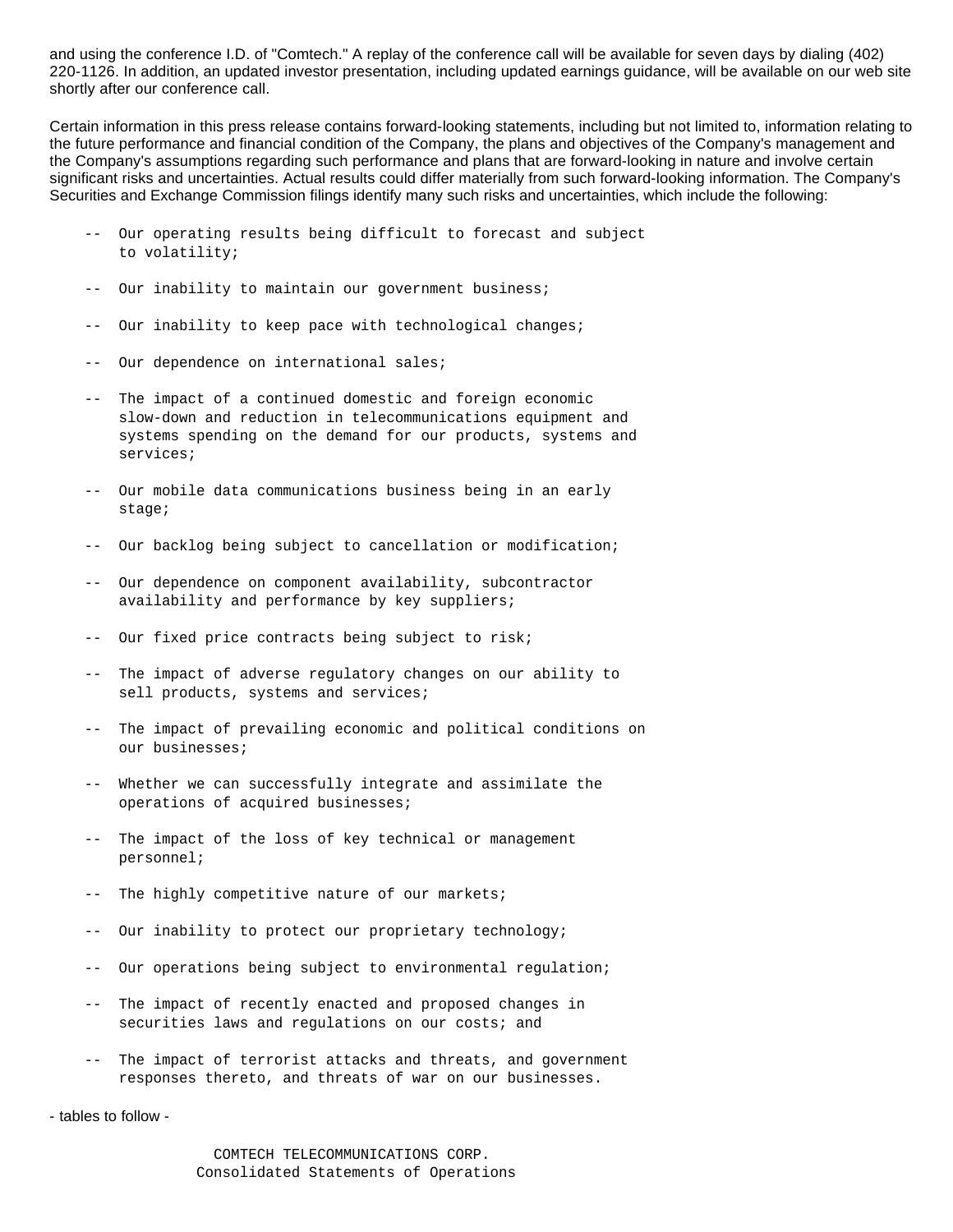|                                                                     | Three Months Ended<br>July 31, |                                       | Fiscal Year Ended<br>July 31,                     |                       |
|---------------------------------------------------------------------|--------------------------------|---------------------------------------|---------------------------------------------------|-----------------------|
|                                                                     | 2003                           | 2002                                  | 2003                                              | 2002                  |
| Net sales<br>Costs of sales                                         | 33,676,000                     | \$51,683,000 28,525,000<br>17,770,000 | 174,035,000<br>114,317,000 78,780,000             | 119,357,000           |
| Gross profit                                                        |                                |                                       | 18,007,000 10,755,000 59,718,000 40,577,000       |                       |
| Operating expenses:                                                 |                                |                                       |                                                   |                       |
| Selling,<br>general and<br>administrative<br>Research and           |                                | 8,075,000 6,104,000                   | 28,045,000                                        | 22,512,000            |
| development<br>In-process                                           |                                | 3,502,000 2,884,000                   | 12,828,000                                        | 11,041,000            |
| research and<br>development<br>Amortization of                      |                                | 2,192,000                             |                                                   | 2,192,000             |
| intangibles                                                         |                                | 499,000 370,000 2,039,000             |                                                   | 1,471,000             |
| Total operating<br>expenses                                         |                                |                                       | 12,076,000  11,550,000  42,912,000  37,216,000    |                       |
| Operating income<br>$(\texttt{loss})$<br>Other (income)<br>expense: |                                | 5,931,000 (795,000) 16,806,000        |                                                   | 3,361,000             |
| Interest<br>expense<br>Interest                                     |                                | 744,000 696,000                       | 2,803,000                                         | 3,061,000             |
| income<br>Other, net                                                | (88,000)                       | (82,000)<br>(11,000)                  | (275,000)                                         | (452,000)<br>(28,000) |
| Income (loss)<br>before provision<br>(benefit) for                  |                                |                                       |                                                   |                       |
| income taxes 5,275,000 (1,398,000) 14,278,000<br>Provision          |                                |                                       |                                                   | 780,000               |
| (benefit) for<br>income taxes                                       |                                |                                       | $1,688,000$ $(1,087,000)$ $4,569,000$ $(368,000)$ |                       |
| Net income<br>(loss)                                                |                                |                                       | $$3,587,000$ (311,000) 9,709,000 1,148,000        |                       |
| Basic income<br>$(\text{loss})$ per share $\frac{1}{2}$ 0.30        |                                | (0.03)                                | 0.85                                              | 0.10                  |
| Diluted income<br>$(\text{loss})$ per share $\zeta$ 0.27            |                                | (0.03)                                | 0.80                                              | 0.10                  |
| Weighted average<br>number of common<br>shares outstanding-         |                                |                                       |                                                   |                       |
| basic computation 11,857,000   11,239,000   11,445,000   11,192,000 |                                |                                       |                                                   |                       |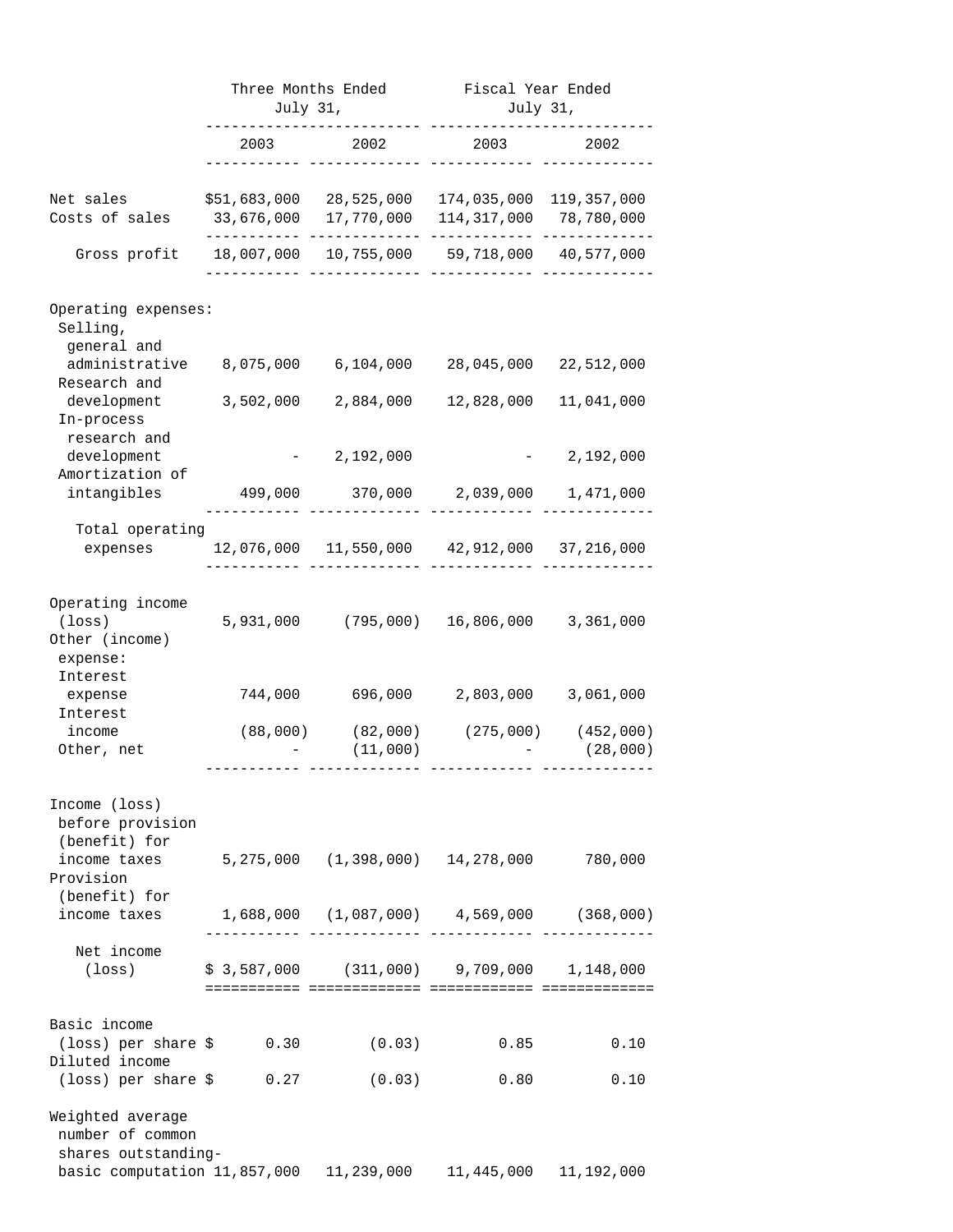Potential dilutive common shares 1,302,000 - 748,000 516,000 ----------- ------------- ------------ -------------

Weighted average number of common and common equivalent shares outstanding assuming dilution-diluted computation 13,159,000 11,239,000 12,193,000 11,708,000 =========== ============= ============ =============

## Non-GAAP Financial Measures

 EBITDA and the other non-GAAP operating measures presented below are used by management in assessing the Company's operating results and ability to meet debt service requirements. These non-GAAP measures are frequently requested by the Company's investors and analysts. The Company believes that investors and analysts may use these non-GAAP measures, along with other information contained in its SEC filings, in assessing the Company's operating results and ability to generate cash flow and service debt.

|                                                                                                                                       | Three Months Ended Fiscal Year Ended<br>July 31, |                                            | July 31,                                |            |
|---------------------------------------------------------------------------------------------------------------------------------------|--------------------------------------------------|--------------------------------------------|-----------------------------------------|------------|
|                                                                                                                                       |                                                  | 2003 2002 2003                             |                                         | 2002       |
| Reconciliation of Non-<br>GAAP Net Income to<br>GAAP Net Income<br>(Loss):<br>-------------------                                     |                                                  |                                            |                                         |            |
| Non-GAAP net<br>income $\frac{1}{5}$ \$ 3,587,000 532,000 9,709,000 1,991,000<br>In-process<br>research and<br>development<br>charge, |                                                  |                                            |                                         |            |
| net of income<br>taxes                                                                                                                |                                                  | $-$ (1,468,000) $-$ (1,468,000)            |                                         |            |
| Normalization of<br>taxes                                                                                                             |                                                  | $-625,000$                                 |                                         | $-625,000$ |
| GAAP net income<br>$(\texttt{loss})$                                                                                                  |                                                  | $$3,587,000$ (311,000) 9,709,000 1,148,000 |                                         |            |
| Reconciliation of<br>Adjusted EBITDA to<br>GAAP Net Income<br>(Loss):<br>-------------------                                          |                                                  |                                            |                                         |            |
| Adjusted EBITDA \$7,572,000 2,702,000 23,064,000 10,783,000<br>Net interest<br>expense                                                | (656,000)                                        |                                            | $(603,000)$ $(2,528,000)$ $(2,581,000)$ |            |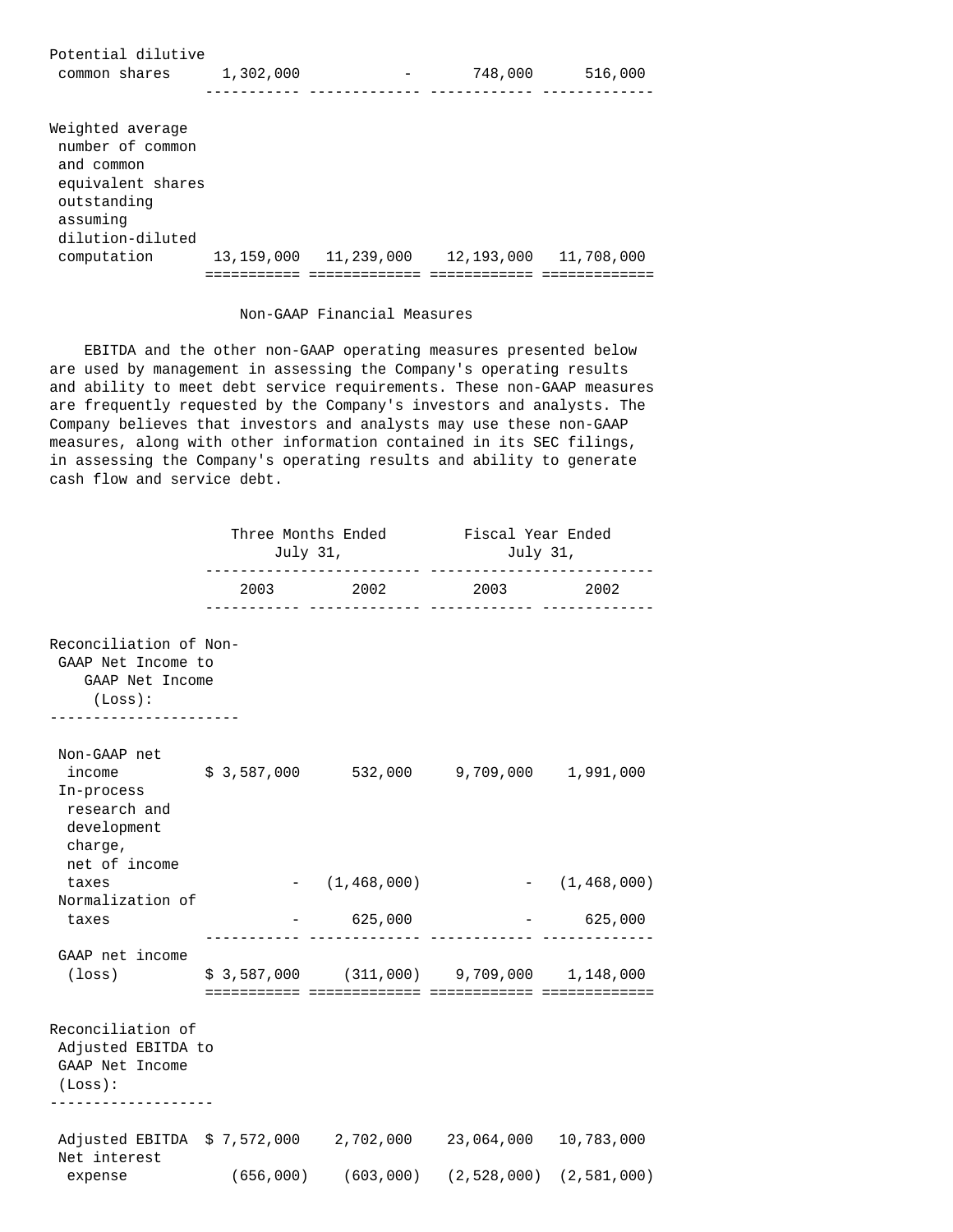| Depreciation and<br>amortization<br>Income taxes<br>In-process<br>research and<br>development | (1,641,000)<br>(1,688,000) | (1, 305, 000)<br>1,087,000 | (6, 258, 000)<br>(4, 569, 000) | (5, 230, 000)<br>368,000 |
|-----------------------------------------------------------------------------------------------|----------------------------|----------------------------|--------------------------------|--------------------------|
| charge                                                                                        |                            | (2,192,000)                |                                | (2, 192, 000)            |
| GAAP net income                                                                               |                            |                            |                                |                          |
| (loss)                                                                                        | \$3,587,000                | (311,000)                  | 9,709,000                      | 1,148,000                |

## COMTECH TELECOMMUNICATIONS CORP. Consolidated Balance Sheets

|                                                                                                                                                      | July 31                                            |                                                  |
|------------------------------------------------------------------------------------------------------------------------------------------------------|----------------------------------------------------|--------------------------------------------------|
| Assets                                                                                                                                               | 2003<br>$- - - -$                                  | 2002                                             |
| Current assets:<br>Cash and cash equivalents<br>Restricted cash<br>Accounts receivable, less allowance for<br>doubtful accounts of \$912,000 in 2003 | \$48,617,000<br>4,288,000                          | 15,510,000                                       |
| and \$795,000 in 2002<br>Inventories, net<br>Prepaid expenses and other current                                                                      | 26,696,000<br>34,048,000                           | 27,435,000<br>33,996,000                         |
| assets<br>Deferred tax asset - current                                                                                                               | 1,742,000<br>5,699,000                             | 1,407,000<br>2,492,000                           |
| Total current assets                                                                                                                                 | 121,090,000                                        | 80,840,000                                       |
| Property, plant and equipment, net<br>Intangible assets, net<br>Other assets<br>Deferred tax asset - non-current                                     | 12,328,000<br>29,079,000<br>390,000<br>1,363,000   | 11,889,000<br>30,628,000<br>661,000<br>2,568,000 |
| Total assets                                                                                                                                         | $$164, 250, 000$ $126, 586, 000$                   | =========================                        |
| Liabilities and Stockholders' Equity<br>Current liabilities:<br>Current installments of capital lease                                                |                                                    |                                                  |
| obligations<br>Accounts payable<br>Accrued expenses and other current                                                                                | \$<br>899,000<br>11,527,000                        | 1,062,000<br>9,529,000                           |
| liabilities<br>Customer advances and deposits<br>Deferred service revenue<br>Income taxes payable                                                    | 13,267,000<br>2,491,000<br>11,160,000<br>6,945,000 | 9,686,000<br>2,173,000<br>4,343,000<br>2,470,000 |
| Total current liabilities                                                                                                                            | 46,289,000                                         | 29, 263, 000                                     |
| Long-term debt, less current installments<br>Capital lease obligations, less current                                                                 |                                                    | 28,683,000                                       |
| installments<br>Other long-term liabilities                                                                                                          | 393,000                                            | 1,294,000<br>58,000                              |
| Total liabilities                                                                                                                                    | 46,682,000                                         | 59,298,000                                       |

Stockholders' equity: Preferred stock, par value \$.10 per